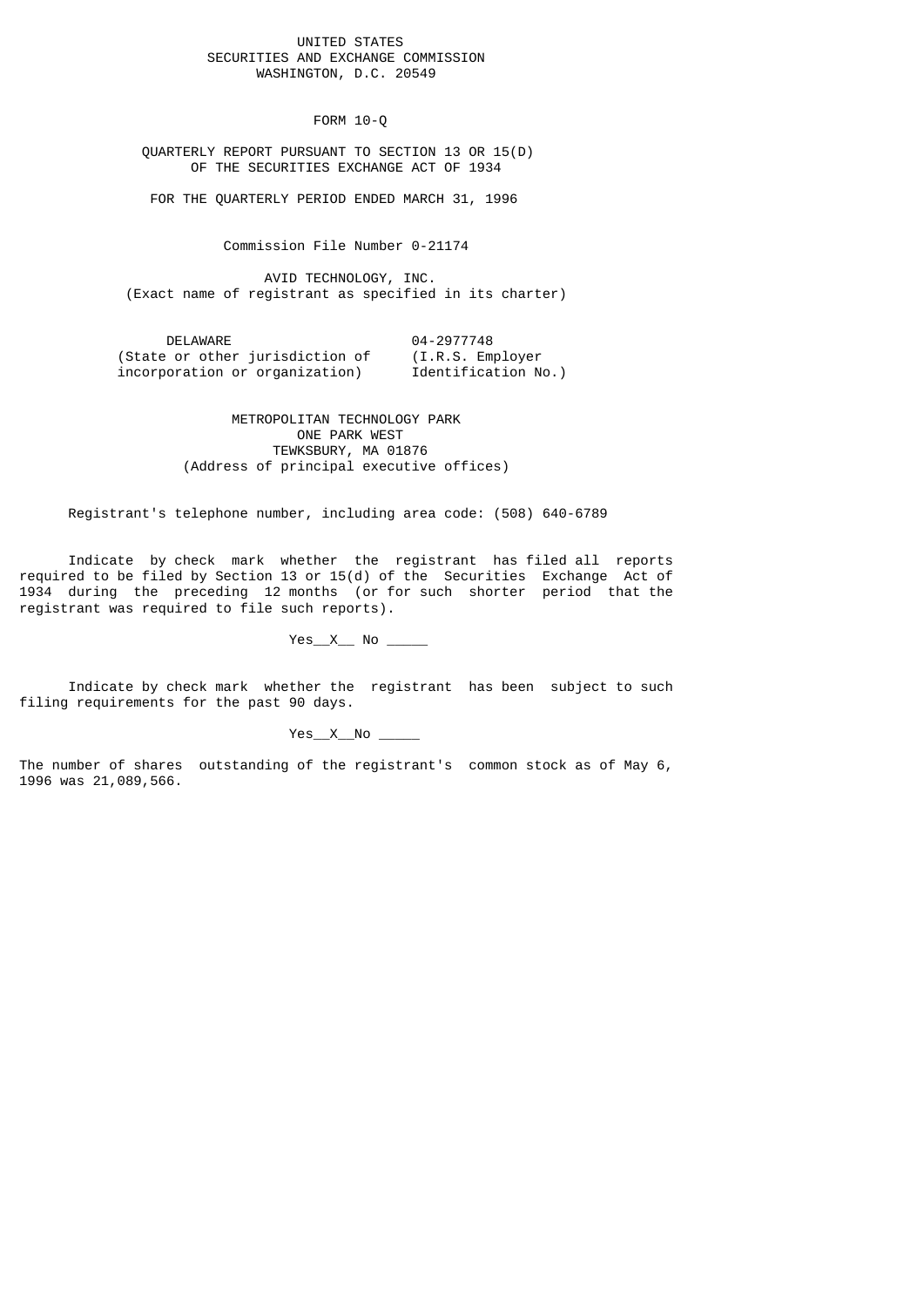## AVID TECHNOLOGY, INC.

# FORM 10-Q

# FOR THE QUARTERLY PERIOD ENDED MARCH 31, 1996

## TABLE OF CONTENTS

#### page of the control of the control of the control of the control of the control of the control of the control of the control of the control of the control of the control of the control of the control of the control of the

## PART I. FINANCIAL INFORMATION

## ITEM 1. Condensed Consolidated Financial Statements:

| a) Condensed Consolidated Statements of Operations for the<br>three months ended March 31, 1996 and $1995$ 1 |
|--------------------------------------------------------------------------------------------------------------|
| b) Condensed Consolidated Balance Sheets as of                                                               |
| c) Condensed Consolidated Statements of Cash Flows<br>for the three months ended March 31, 1996 and $1995$ 3 |
| d) Notes to Condensed Consolidated Financial Statements4                                                     |
| Management's Discussion and Analysis of Financial<br>ITEM 2.                                                 |
| PART II. OTHER INFORMATION                                                                                   |
| ITEM 1.                                                                                                      |
| ITEM 6. Exhibits and Reports on Form 8-K14                                                                   |
|                                                                                                              |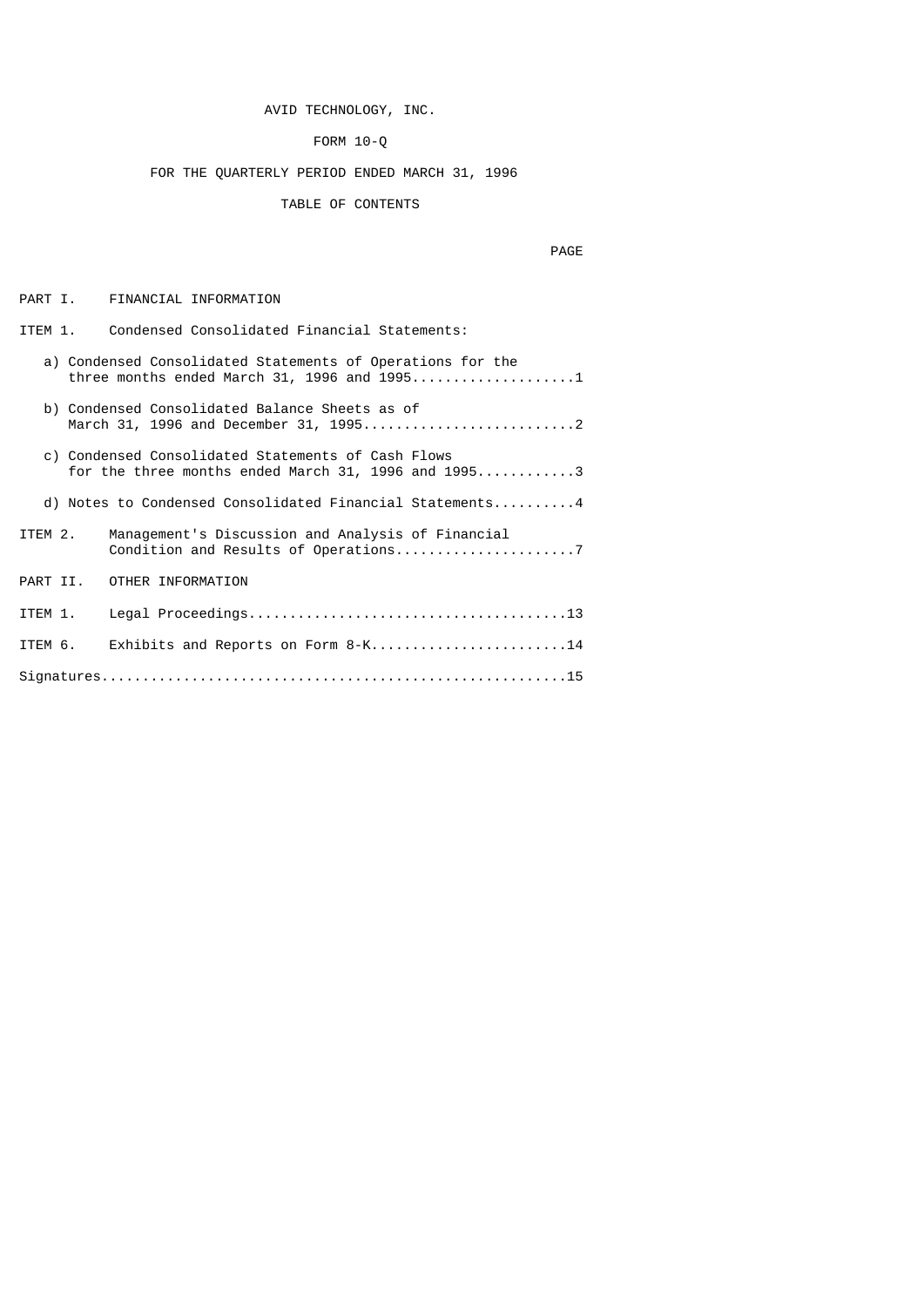#### PART I. FINANCIAL INFORMATION ITEM 1. CONDENSED CONSOLIDATED FINANCIAL STATEMENTS

AVID TECHNOLOGY, INC.

CONDENSED CONSOLIDATED STATEMENTS OF OPERATIONS (in thousands, except per share data)

|                                                                                                                              | Three Months Ended March 31,                    |                                                          |
|------------------------------------------------------------------------------------------------------------------------------|-------------------------------------------------|----------------------------------------------------------|
|                                                                                                                              | 1996                                            | 1995                                                     |
|                                                                                                                              |                                                 | <u> - - - - - - - - - -</u> .<br>(unaudited) (unaudited) |
| Net revenues<br>Cost of revenues                                                                                             | \$92,039<br>52,456                              | \$83,895<br>40,568                                       |
| Gross profit                                                                                                                 | 39,583                                          | 43, 327                                                  |
| Operating expenses:<br>Research and development<br>Marketing and selling<br>General and administrative<br>Nonrecurring costs | 17,616<br>30,433<br>5,498<br>20,150<br><u>.</u> | 12,209<br>21,658<br>4,234<br>5,456                       |
| Total operating expenses                                                                                                     | 73,697                                          | 43,557                                                   |
| Operating loss<br>Interest income, net                                                                                       | (34, 114)<br>587                                | (230)<br>365                                             |
| Income (loss) before income taxes<br>Income taxes                                                                            | (33, 527)<br>(10, 729)                          | 135<br>1,093                                             |
| Net loss                                                                                                                     | \$(22, 798)<br>============                     | \$(958)<br>============                                  |
| Net loss per common share                                                                                                    | \$(1.08)<br>============                        | \$(0.05)<br>============                                 |
| Weighted average common shares<br>outstanding                                                                                | 21,019<br>============                          | 18,129<br>============                                   |

The accompanying notes are an integral part of the condensed consolidated financial statements.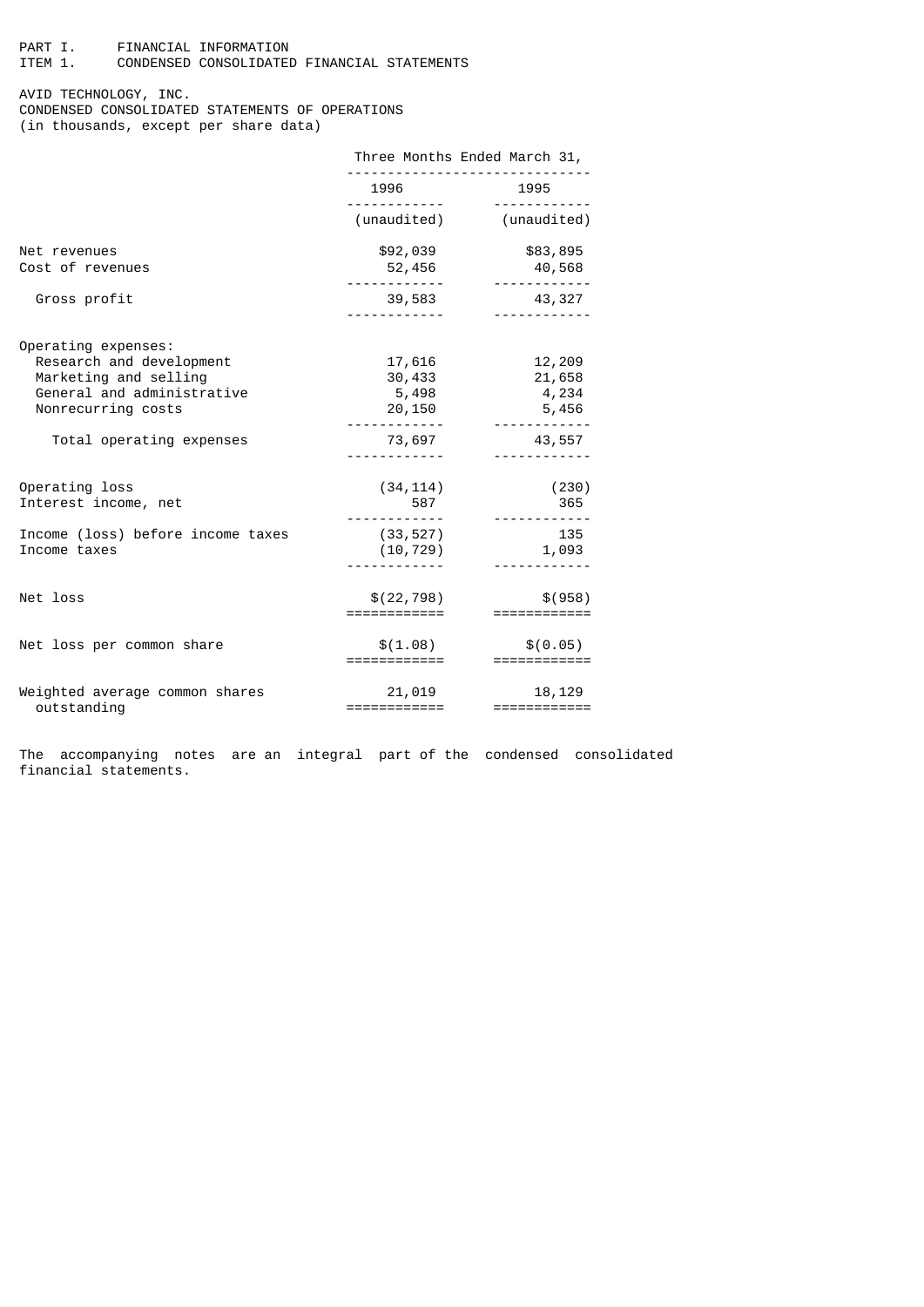| AVID TECHNOLOGY, INC.<br>CONDENSED CONSOLIDATED BALANCE SHEETS<br>(in thousands) | 1996<br><u>.</u>                                   | March 31, December 31,<br>1995<br><u>.</u>              |
|----------------------------------------------------------------------------------|----------------------------------------------------|---------------------------------------------------------|
|                                                                                  | (unaudited)                                        |                                                         |
| <b>ASSETS</b>                                                                    |                                                    |                                                         |
| Current assets:<br>Cash and cash equivalents                                     | \$25,750                                           | \$32,847                                                |
| Marketable securities<br>Accounts receivable, net of                             | 27,064                                             | 17,543                                                  |
| allowances of \$7,585 and \$6,472<br>in 1996 and 1995, respectively              | 92,318                                             | 107,859                                                 |
| Inventories                                                                      | 70,089                                             | 63,387                                                  |
| Deferred tax assets                                                              | 23,735                                             | 13,006                                                  |
| Other current assets                                                             | 7,472<br>. <u>.</u>                                | 8,311                                                   |
| Total current assets                                                             | 246,428                                            | --------------<br>242,953                               |
| Marketable securities                                                            | $\sim$ 100 $-$ 100 $-$                             | 30, 102                                                 |
| Property and equipment, net                                                      | 56,448                                             | 48,992                                                  |
| Other assets                                                                     | 3,565                                              | 9,557                                                   |
| Total assets                                                                     | - - - - - - - - - - - - - - - -<br>=============== | -------------<br>\$306,441 \$331,604<br>=============== |
|                                                                                  |                                                    |                                                         |
| LIABILITIES AND STOCKHOLDERS' EQUITY<br>Current liabilities:                     |                                                    |                                                         |
| Accounts payable                                                                 | \$21,056                                           | \$29,836                                                |
| Current portion of notes payable                                                 | 2,018                                              | 1,781                                                   |
| Accrued expenses                                                                 | 28,095                                             | 20,787                                                  |
| Income taxes payable<br>Deferred revenues                                        | 4,243                                              | 6,171                                                   |
|                                                                                  | 22, 207                                            | 22, 118                                                 |
| Total current liabilities                                                        | 77,619                                             | 80,693                                                  |
|                                                                                  |                                                    |                                                         |
| Long-term debt                                                                   | 2,559                                              | 2,945                                                   |
| Commitments and contingencies                                                    |                                                    |                                                         |
| Stockholders' equity:                                                            |                                                    |                                                         |
| Preferred stock                                                                  |                                                    |                                                         |
| Common stock                                                                     | 211                                                | 209                                                     |
| Additional paid-in capital                                                       | 210,490                                            | 208,918                                                 |
| Retained earnings                                                                | 16,697                                             | 39,495                                                  |
| Cumulative translation adjustment<br>Net unrealized gains (losses) on            | (1, 120)                                           | (700)                                                   |
| marketable securities                                                            | (15)                                               | 44                                                      |
|                                                                                  |                                                    |                                                         |
| Total stockholders' equity                                                       | 226, 263                                           | 247,966                                                 |
| Total liabilities and                                                            |                                                    |                                                         |
| stockholders' equity                                                             | \$306,441<br>===============                       | \$331,604<br>==============                             |

The accompanying notes are an integral part of the condensed consolidated financial statements.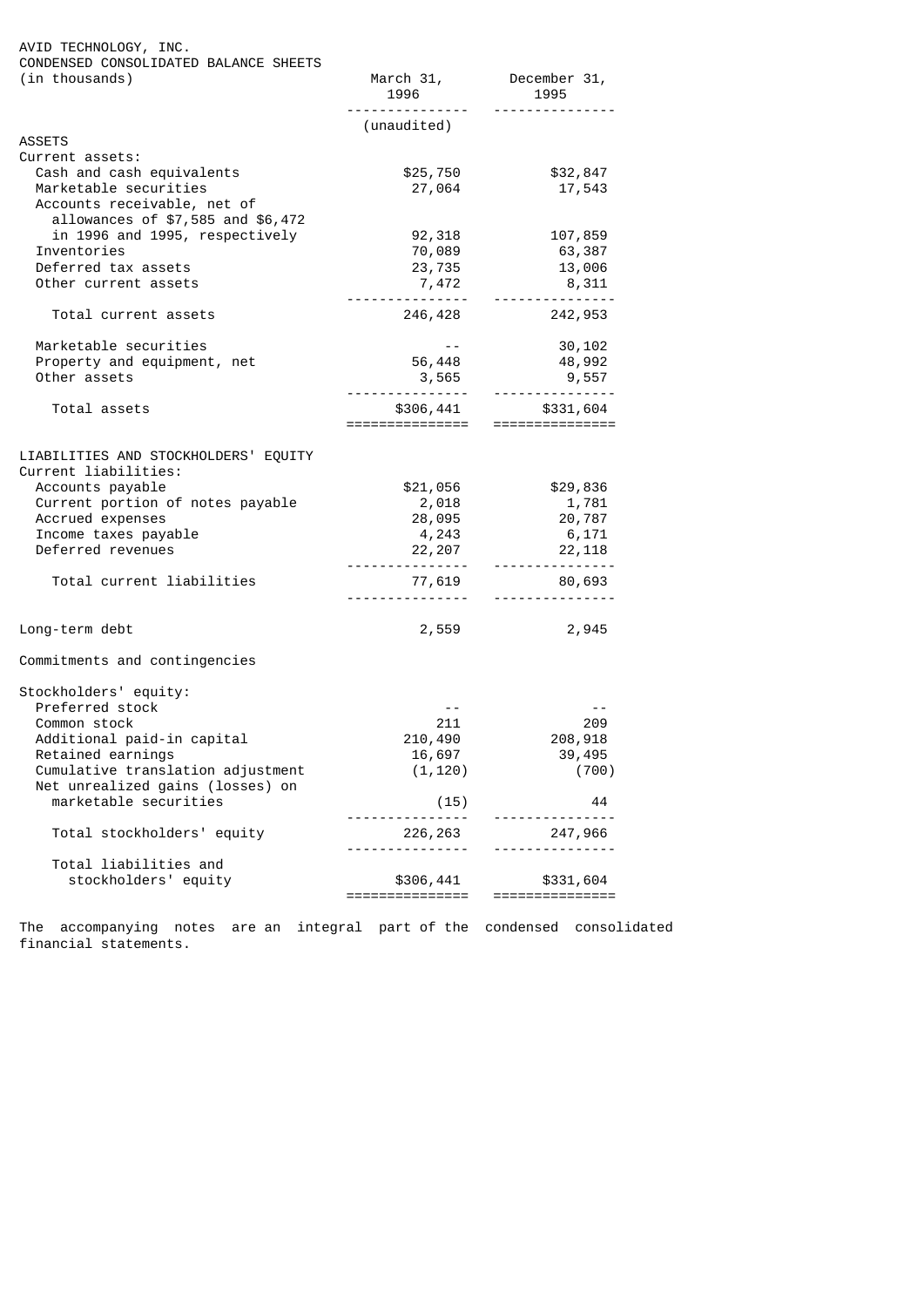| AVID TECHNOLOGY, INC. |  |
|-----------------------|--|
|-----------------------|--|

CONDENSED CONSOLIDATED STATEMENTS OF CASH FLOWS

| (in thousands)                                                                     | Three Months Ended March 31,<br>---------------------------- |                                                                 |
|------------------------------------------------------------------------------------|--------------------------------------------------------------|-----------------------------------------------------------------|
|                                                                                    | 1996<br><u> - - - - - - - - - - - - -</u>                    | 1995<br><u> - - - - - - - - - - - -</u>                         |
| CASH FLOWS FROM OPERATING ACTIVITIES:                                              | (unaudited) (unaudited)                                      |                                                                 |
| Net loss                                                                           | \$(22, 798)                                                  | \$(958)                                                         |
| Adjustments to reconcile net loss to net cash                                      |                                                              |                                                                 |
| provided by (used in) operating activities:                                        |                                                              |                                                                 |
| Depreciation and amortization                                                      | 6,730                                                        | 3,975                                                           |
| Provision for doubtful accounts<br>Deferred tax assets                             | 920<br>(10, 729)                                             | 1,023<br>446                                                    |
| Provision for product transition costs,                                            |                                                              |                                                                 |
| non-cash portion                                                                   | 9,427                                                        |                                                                 |
| Provision for restructuring charge,                                                |                                                              |                                                                 |
| non-cash portion                                                                   | 1,659                                                        | $-$                                                             |
| Changes in operating assets and                                                    |                                                              |                                                                 |
| liabilities, net of acquisition:                                                   |                                                              |                                                                 |
| Accounts receivable<br>Inventories                                                 | 13,004<br>(15, 869)                                          | (6, 713)<br>(8, 552)                                            |
| Other current assets                                                               | 1,031                                                        | 425                                                             |
| Accounts payable                                                                   | (7, 894)                                                     | 1,843                                                           |
| Accrued expenses and income taxes payable                                          | 3,256                                                        | 8,574                                                           |
| Deferred revenues                                                                  | 281                                                          | 398                                                             |
|                                                                                    |                                                              | <u> - - - - - - - - -</u>                                       |
| NET CASH PROVIDED BY (USED IN)<br>OPERATING ACTIVITIES                             | (20, 982)                                                    | 461                                                             |
| CASH FLOWS FROM INVESTING ACTIVITIES:                                              |                                                              |                                                                 |
| Capitalized software development costs                                             | (398)                                                        |                                                                 |
| Purchases of property and other assets                                             |                                                              | (254)<br>(7,567)<br>(1.000)                                     |
| Purchases of marketable securities                                                 |                                                              | (1,000)                                                         |
| Proceeds from sales of marketable securities                                       |                                                              | $(7,498)$ $(7,567)$<br>$(8,119)$ $(1,000)$<br>$28,640$ $14,340$ |
| NET CASH PROVIDED BY INVESTING ACTIVITIES<br>CASH FLOWS FROM FINANCING ACTIVITIES: | 12,625                                                       | 5,519                                                           |
| Proceeds from long-term debt                                                       | $\sim$ $  -$                                                 | 218                                                             |
| Payments of long-term debt                                                         |                                                              | $(335)$ $(1,008)$                                               |
| Proceeds from issuance of common stock                                             | 1,574                                                        | 1,507                                                           |
| NET CASH PROVIDED BY FINANCING ACTIVITIES                                          | 1,239                                                        | <u> - - - - - - - - - -</u> .<br>717                            |
| Effects of exchange rate changes<br>on cash and cash equivalents                   | 21                                                           | 449<br><u> - - - - - - - - - -</u>                              |
| Net increase (decrease) in cash                                                    |                                                              |                                                                 |
| and cash equivalents                                                               |                                                              | $(7,097)$ 7,146                                                 |
| Cash and cash equivalents at                                                       |                                                              |                                                                 |
| beginning of period                                                                |                                                              |                                                                 |
| Cash and cash equivalents at end of period                                         | \$25,750<br>============                                     | \$30,401                                                        |
| Supplemental disclosure of non-cash transactions:                                  |                                                              |                                                                 |

For the three months ended March 31, 1996:

 Acquisition of equipment under capital lease obligations.....\$186 The accompanying notes are an integral part of the condensed consolidated financial statements.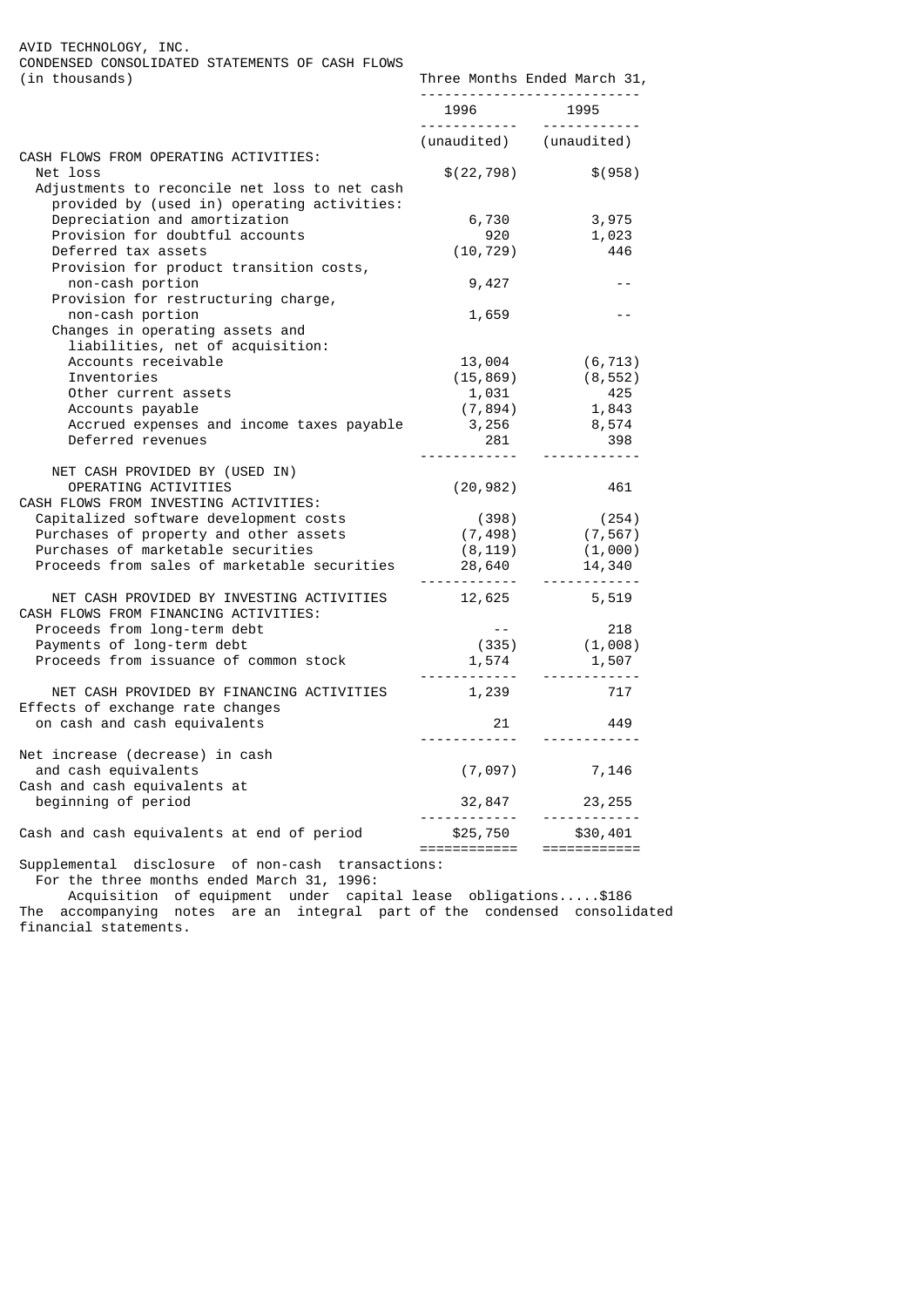#### PART I. FINANCIAL INFORMATION<br>ITEM 1D. NOTES TO CONDENSED CO NOTES TO CONDENSED CONSOLIDATED FINANCIAL STATEMENTS (UNAUDITED)

## 1. FINANCIAL INFORMATION

The accompanying condensed consolidated financial statements include the accounts of Avid Technology, Inc. ("the Company") and its wholly-owned subsidiaries. The interim financial statements are unaudited. However, in the opinion of management, the condensed consolidated financial statements include all adjustments, consisting of only normal, recurring adjustments, necessary for their fair presentation. Interim results are not necessarily indicative of results expected for a full year. The Company's preparation of financial statements in conformity with generally accepted accounting principles requires management to make estimates and assumptions that affect the reported amount of assets and liabilities and disclosure of contingent assets and liabilities at the dates of the financial statements and the reported amounts of revenues and expenses during the reported periods. The most significant estimates included in these financial statements include accounts receivable and sales allowances, inventory valuation and income tax valuation allowances. Actual results could differ from those estimates. In January 1995, the Company completed a merger with Digidesign, Inc. ("Digidesign"), accounted for as a pooling of interests. The condensed consolidated financial statements for all periods presented herein include the accounts of Avid Technology, Inc. and Digidesign. These condensed consolidated financial statements should be read in conjunction with the consolidated financial statements and related notes included in the Company's Annual Report on Form 10-K for the year ended December 31, 1995 as filed with the Securities and Exchange Commission on April 1, 1996 (SEC File No. 0-21174).

### 2. NET LOSS PER COMMON SHARE

Net loss per common share is based upon the weighted average number of common shares outstanding during the period. Common equivalent shares are not included in the per share calculations as the effect of their inclusion would be anti-dilutive. Common equivalent shares result from the assumed exercise of outstanding stock options, the proceeds of which are then assumed to have been used to repurchase outstanding common stock using the treasury stock method.

#### 3. INVENTORIES

Inventories consist of the following (in thousands):

|                                                    | March 31,<br>1996          | December 31,<br>1995       |
|----------------------------------------------------|----------------------------|----------------------------|
| Raw materials<br>Work in process<br>Finished goods | \$61,970<br>2,657<br>5,462 | \$55,690<br>1,355<br>6,342 |
|                                                    | \$70,089                   | \$63,387                   |

### 4. PROPERTY AND EQUIPMENT, NET

Property and equipment, net consists of the following (in thousands):

|                                                  | March 31,<br>1996 | December 31,<br>1995 |
|--------------------------------------------------|-------------------|----------------------|
| Computer and video equipment<br>Office equipment | \$69,865<br>3,893 | \$61,085<br>4,601    |
| Furniture and fixtures<br>Leasehold improvements | 5,783<br>12,104   | 4,800<br>10,404      |
| Less accumulated depreciation                    | 91,645            | 80,890               |
| and amortization                                 | 35,197            | 31,898               |
|                                                  | \$56,448          | \$48,992             |

#### 5. ACQUISITIONS

In January 1995, the Company completed a merger with Digidesign, a developer of digital audio production software and systems. This transaction, which was accounted for as a pooling of interests, was effected through the exchange of approximately 6,000,000 shares of the Company's common stock for all the issued and outstanding shares of Digidesign. The condensed consolidated financial statements for all periods presented herein include the accounts of Avid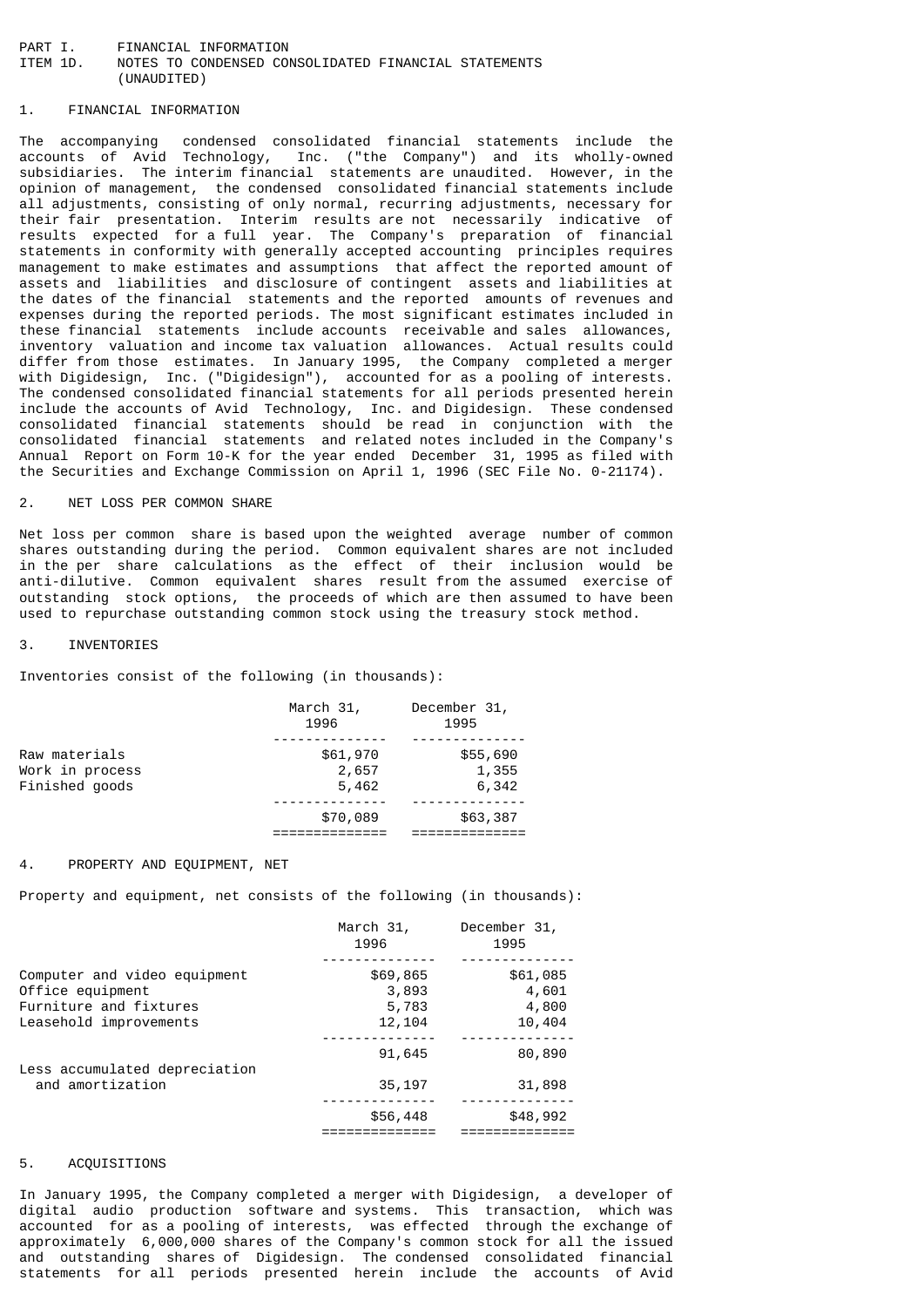Technology, Inc. and Digidesign.

In March 1995, the Company acquired Parallax Software Limited and 3 Space Software Limited, developers of paint and compositing software, and Elastic Reality, Inc., a developer of special effects software. These transactions, which were accounted for as poolings of interests, were effected through the exchange of approximately 1,500,000 shares of the Company's common stock for all of the issued and outstanding shares of these entities. The operations of Parallax Software Limited, 3 Space Software Limited and Elastic Reality, Inc. are not material to the Company's consolidated operations.

In connection with these acquisitions, the Company in the first quarter of 1995 provided for merger costs of approximately \$5,500,000. Of this amount, approximately \$3,900,000 represents provision for direct transaction expenses, primarily professional fees, and \$1,600,000 consists of provision for various restructuring charges.

#### 6. LINE OF CREDIT

In June 1995, the Company entered into an unsecured line of credit with a group of banks. The agreement provides for up to \$50,000,000 in revolving credit until June 30, 1996, when any unpaid balance becomes due. Under the terms of the agreement, the Company can designate the interest rate on revolving credit advances at either the LIBOR rate plus 1.25% or the bank's base rate as defined in the agreement. The Company must pay an annual commitment fee of 1/4% of the average daily unused portion of the facility. Additionally, the Company is required to maintain certain financial ratios and covenants throughout the duration of the agreement, including a restriction on the payment of dividends. As of March 31, 1996, the Company was out of compliance with a financial covenant; the banks have waived default for the quarter ending March 31, 1996 and have amended the agreement to waive default for the quarter ending June 30, 1996. The Company had no borrowings against this facility as of March 31, 1996. The Company has begun negotiations to amend and extend the unsecured line of credit agreement beyond June 30, 1996. There can be no assurance that such an agreement will be reached.

## 7. NONRECURRING COSTS

In the first quarter of 1996, the Company recorded a nonrecurring charge of \$20.2 million, consisting of \$7 million associated with restructuring, including the Company's costs related to staff reductions and the decision to discontinue development of certain products and projects, and \$13.2 million related to product transition costs associated with the transition from NuBus to PCI bus technology in some of the Company's product lines. The restructuring charge includes approximately \$5 million of costs related to a staff reduction of 70 employees and associated write-offs of fixed assets. Approximately \$2 million of the \$7 million restructuring charge relates to the cancellation of certain products and development projects. The Company expects that the restructuring actions will be completed by the end of 1996.

#### 8. CONTINGENCIES

In December 1995, six purported shareholder class action complaints were filed in the United States District Court for the District of Massachusetts naming the Company and certain of its officers and directors as defendants. Principal allegations contained in the complaints included claims that the defendants violated federal securities laws and state common law by allegedly making false and misleading statements that were not true when made and by allegedly failing to disclose material information that was required to be disclosed, purportedly causing the value of the Company's stock to be artificially inflated. The lawsuits were brought on behalf of all persons who bought the Company's stock at various times between the summer of 1995 and December 20, 1995, including persons who bought the Company's stock pursuant to its September 21, 1995 public offering. The plaintiffs have indicated that they soon intend to file an amended complaint consolidating the actions. The original complaints seek unspecified damages for the decline of the value of the Company's stock during the class period. Although the Company believes that it and the other defendants have meritorious defenses to the allegations made by the plaintiffs and intends to contest these lawsuits vigorously, an adverse resolution of this litigation could have a material adverse effect on the Company's consolidated financial position or results of operations in the period in which the litigation is resolved. No costs have been accrued for this possible loss contingency.

On March 11, 1996, the Company was named as defendant in a patent infringement suit filed in the United States District Court for the Western District of Texas by Combined Logic Company, a California partnership located in Beverly Hills, California. The complaint alleges infringement by Avid of U.S. patent number 4,258,385, issued in 1981, and seeks injunctive relief, treble damages and costs and attorneys' fees. The Company believes that it has meritorious defenses to the complaint and intends to contest it vigorously. However, an adverse resolution of this litigation could have an adverse effect on the Company's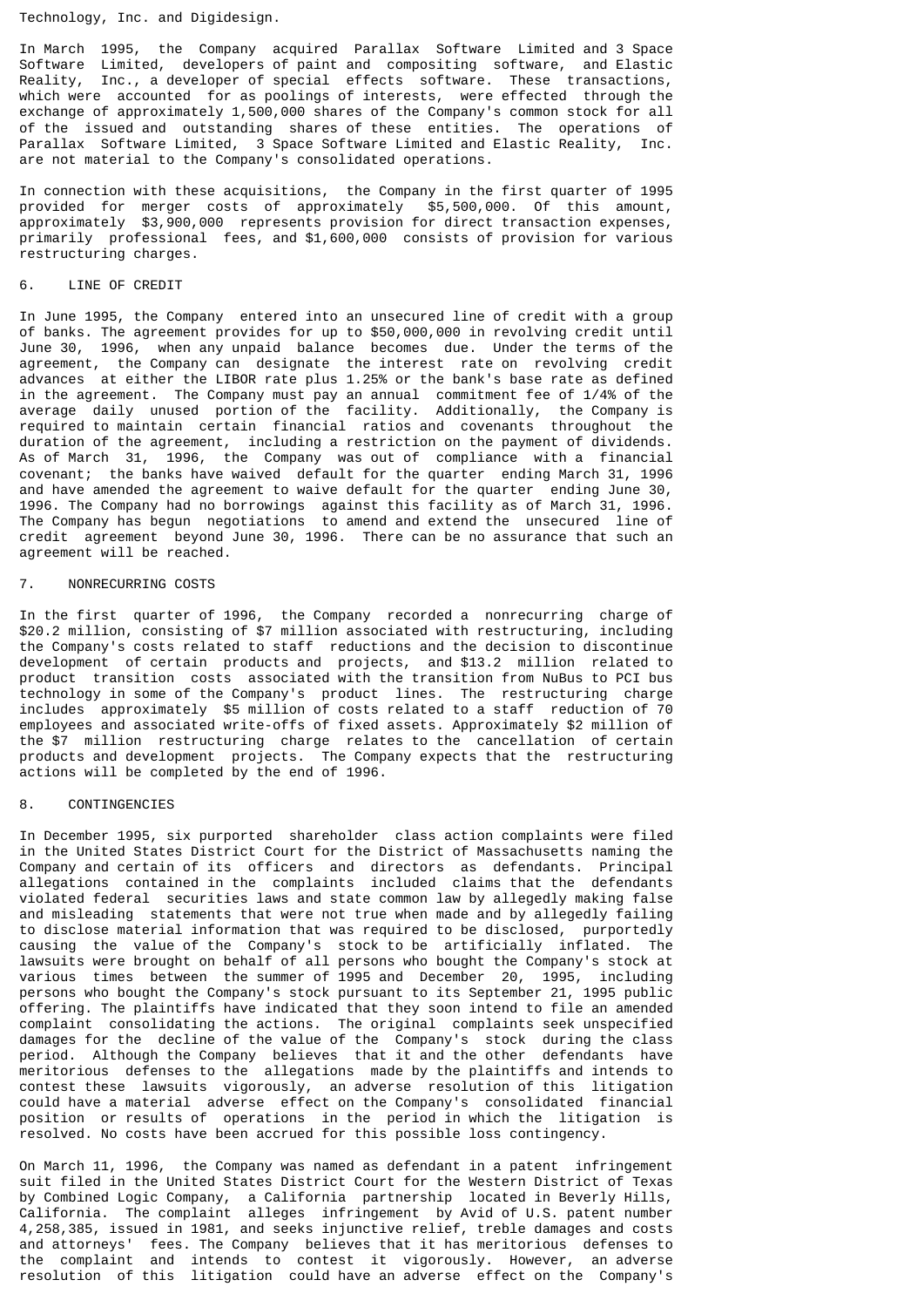consolidated financial position or results of operations in the period in which the litigation is resolved.

On April 23, 1996, the Company was named as defendant in a patent infringement suit filed in the United States District Court for the District of Massachusetts by Data Translation, Inc., of Marlboro, Massachusetts. The complaint alleges infringement by the Company of U.S. patent number 5,488,695 and seeks injunctive relief, treble damages and costs and attorneys' fees. The Company believes that it has meritorious defenses to the complaint and intends to defend it vigorously. However, an adverse resolution of this litigation could have an adverse effect on the Company's consolidated financial position or results of operations in the period in which the litigation is resolved.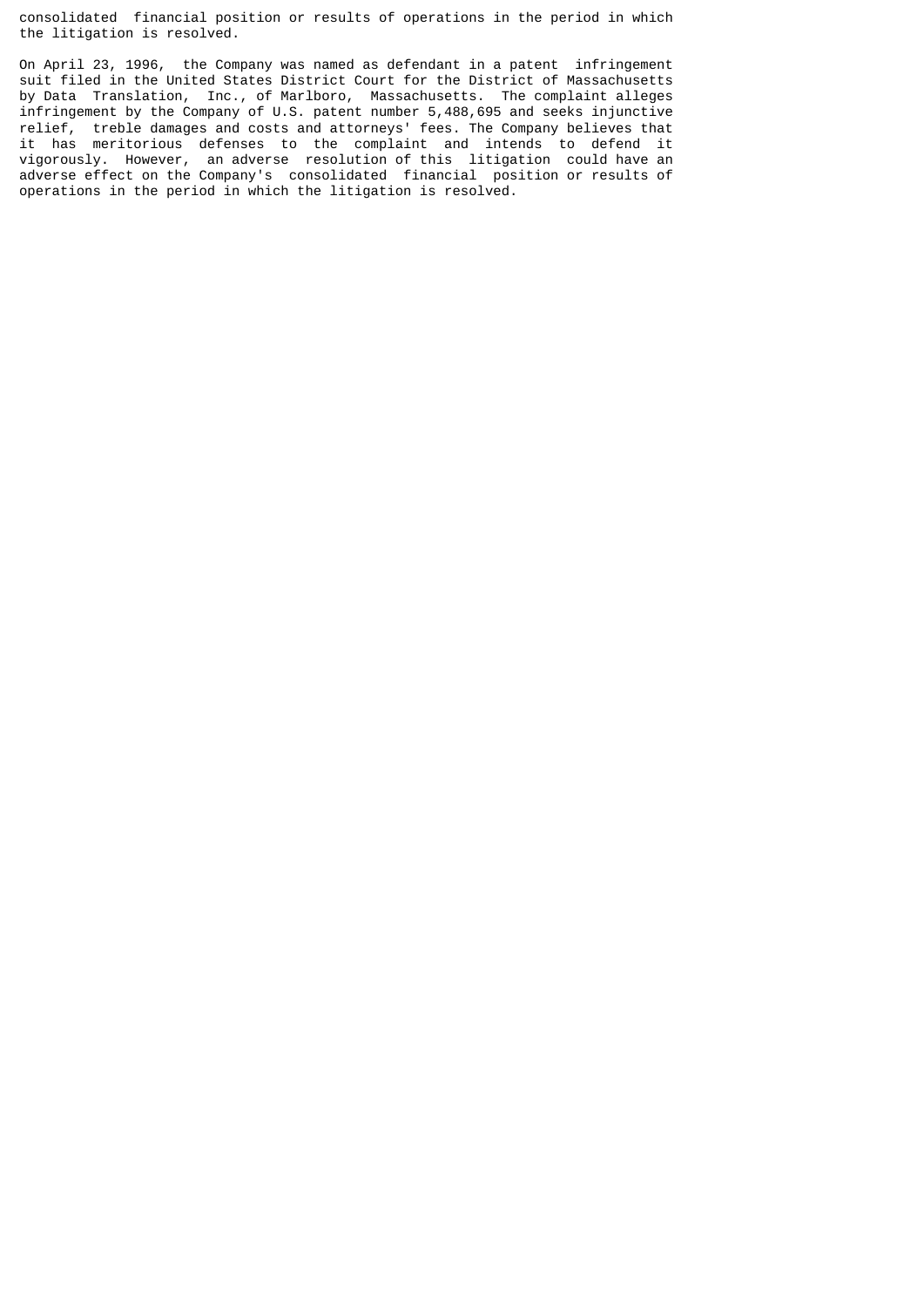#### PART I. FINANCIAL INFORMATION<br>TTFM 2. MANAGEMENT'S DISCUSSI MANAGEMENT'S DISCUSSION AND ANALYSIS OF FINANCIAL CONDITION AND RESULTS OF OPERATIONS

#### OVERVIEW

 The text of this document may include forward-looking statements. Actual results may differ materially from those described herein, depending on such factors as are described herein, including under "CERTAIN FACTORS THAT MAY AFFECT FUTURE RESULTS."

 The Company was founded in 1987 to develop and market digital video editing systems for the production and post production markets. The Company shipped its first product, the Avid/1 Media Composer system, in the fourth quarter of 1989. The Company is currently marketing Media Composer system version 6.1. In 1992, the Company began shipping its AudioVision product to the digital audio editing segment of the post production market, and in 1993 introduced Film Composer for the film editing market and a line of disk-based capture, editing and playback products for the broadcast news industry. In 1994, the Company acquired two businesses, SofTECH Systems, Inc. and the newsroom systems division of Basys Automation Systems, Inc., to expand its presence in the newsroom automation systems market. In January 1995, the Company completed its merger with Digidesign, Inc. ("Digidesign"). The Digidesign merger added digital audio production software and related application lines. Pro Tools, the most significant product line acquired in the merger, is marketed to audio professionals. The Media Composer and Pro Tools product lines, together with add-on software, storage devices and associated maintenance fees, have accounted for a substantial majority of the Company's revenues to date. In March 1995, the Company acquired Elastic Reality, Inc., a developer of digital image manipulation software, and Parallax Software Limited and 3 Space Software Limited, together developers of paint and compositing software, all of whose products are sold primarily to the film and video production and post-production markets. In March 1996, the Company began shipments of the Media Composer product line for use on PCI-based computers.

#### RESULTS OF OPERATIONS

 NET REVENUES. The Company's net revenues have been derived mainly from the sales of disk-based digital, nonlinear media editing systems and related peripherals, licensing of related software and sales of software maintenance contracts. Net revenues increased by \$8.1 million (9.7%) to \$92.0 million in the quarter ended March 31, 1996 from \$83.9 million in the same quarter of last year. The increase in net revenues was primarily the result of worldwide growth in unit sales of the Media Composer product line, and to a lesser extent, to the increase in sales of other products. In March 1996, the Company began shipments of the Media Composer product line for use on PCI-based computers. The Company currently expects to begin shipments of the Pro Tools product line on PCI-based computers in the second quarter of 1996. To date, product returns have been immaterial.

 International sales (sales to customers outside North America) accounted for approximately 48.4% of the Company's 1996 first quarter net revenues compared to approximately 49.0% for the same quarter in 1995. International sales increased by 8.4% for the first quarter 1996 compared to the same quarter in 1995. The increase in international sales in 1996 was attributed to continued sales growth in Europe and the Asia Pacific region.

 GROSS PROFIT. Cost of revenues consists primarily of costs associated with the acquisition of components, assembly, test and distribution of finished products, warehousing, shipping and post-sales customer support costs. The resulting gross profit fluctuates based on factors such as the mix of products sold, the proportion of third-party hardware included in the systems sold by the Company, the distribution channels through which products are sold, the timing of new product introductions, the offering of product upgrades, price discounts and other sales promotion programs, and sales of third-party computer hardware to its distributors. Gross margin decreased to 43.0% in the first quarter of 1996 compared to 51.6% in the first quarter of 1995 due to accrued costs for sales promotions for upgrading certain NuBus-based Media Composer systems to PCI-based systems, an increase in manufacturing overhead associated with higher facility costs and increased provisions for inventory obsolescence, increased hardware sales, as well as increased rebates and discounts, to distributors on system sales and an increase in the percentage of customer support costs allocated to cost of revenues. The Company expects gross margins to continue to be affected during the remainder of 1996 by continued expansion of the manufacturing overhead, increased percentage of customer support costs allocated to post-sales support and increased sales of products bearing a higher proportion of third-party hardware.

 RESEARCH AND DEVELOPMENT. Research and development expenses for the first quarter of 1996 increased by \$5.4 million (44.3%) from the first quarter of 1995 primarily due to additions to the Company's engineering and product management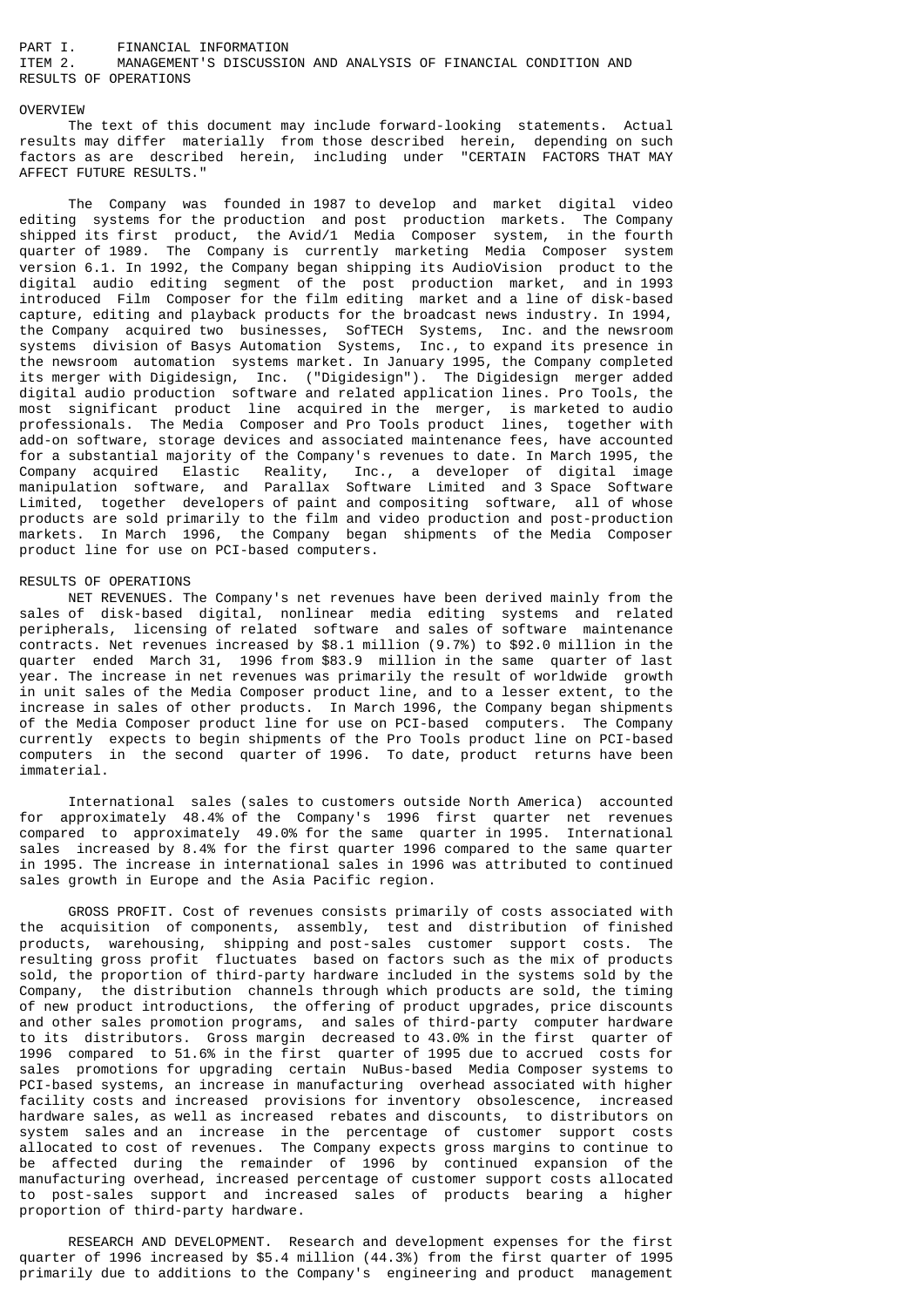staffs for the continued development of new and existing products. Research and development expenses increased as a percentage of net revenues from 14.6% in the first quarter of 1995 to 19.1% in 1996 due to lower than anticipated revenues, and the significant resources required to develop various new products, including the PCI versions of Media Composer and Pro Tools products, and on-going development of the CamCutter and Media Server products. The Company capitalized software development costs of approximately \$398,000, or 2.2% of gross research and development costs, during the first quarter of 1996, compared to \$254,000 and 2.0% of gross research and development costs, in the first quarter of 1995. The capitalized software development costs were associated primarily with enhancements to the Media Composer software, and also with enhancements, initial development or purchase of software to be used in other products. These costs will be amortized into cost of revenues over the estimated life of the related products, typically 12 to 24 months. Amortization totaled approximately  $$608,000$  and  $$213,000$  during the first quarter of 1996 and 1995, respectively.

 MARKETING AND SELLING. Marketing and selling expenses for the first quarter of 1996 increased by \$8.8 million (40.5%) from the first quarter of 1995 primarily due to expansion of the Company's sales and pre-sales support organization and the opening of field sales offices domestically and internationally during the later part of 1995. Marketing and selling expenses increased as a percentage of net revenues from 25.8% in the first quarter of 1995 to 33.1% in 1996 due primarily to expansion of the Company's field sales operations and lower than anticipated net revenues.

 GENERAL AND ADMINISTRATIVE. General and administrative expenses for the first quarter of 1996 increased by \$1.3 million (29.9%) from the first quarter of 1995 primarily due to increased staffing and associated costs necessary to support the Company's growth, as well as increased legal expenses. General and administrative expenses increased as a percentage of net revenues from 5.0% in the first quarter of 1995 to 6.0% in 1996 due to higher costs and lower than anticipated net revenues.

 NONRECURRING COSTS. In the first quarter of 1996, the Company recorded charges for nonrecurring costs consisting of \$7.0 million for restructuring charges related to staffing reductions and the Company's decision to discontinue certain products and development projects and \$13.2 million for product transition costs in connection with the transition from NuBus to PCI bus technology in certain of its product lines. In the first quarter of 1995, the Company acquired Digidesign, Inc., Parallax Software Limited, 3 Space Software Limited and Elastic Reality, Inc. These transactions, accounted for as poolings of interest, were effected through the exchange of approximately 7,500,000 shares of common stock for all of the issued and outstanding shares of these entities. In connection with these acquisitions, the Company provided for merger costs of approximately \$5.5 million, of which \$3.9 million represented direct transaction expenses and \$1.6 million consists of various restructuring charges.

 INTEREST INCOME, NET. Interest income, net consists primarily of interest income and interest expense. Interest income, net for the first quarter of 1996 increased \$222,000 from the first quarter of 1995. The increase in interest income, net is principally related to higher cash and investment balances in the first quarter of 1996 compared to the first quarter of 1995.

 PROVISION FOR INCOME TAXES. The Company's effective tax rate was 32% for the first quarter of 1996, compared to 31%, prior to the effect of merger costs, for the first quarter of 1995. The provision for the first quarter of 1995 included taxes of \$1.7 million on \$5.6 million of earnings before merger charges. The 1995 provision also included a tax benefit of \$640,000 on merger charges of \$5.5 million, of which \$1.6 million were tax deductible. The 1996 and 1995 first quarter effective tax rates are less than the Federal statutory rate of 35% primarily due to the impact of the Company's foreign subsidiaries, which are taxed in the aggregate at a lower rate.

#### LIQUIDITY AND CAPITAL RESOURCES.

 The Company has funded its operations to date through private sales of equity securities, public offerings of equity securities in 1993 and 1995 which generated net proceeds to the Company of approximately \$67 million and \$88 million, respectively, as well as through cash flows from operations. As of March 31, 1996 the Company's principal sources of liquidity included cash, cash equivalents and marketable securities of approximately \$52.8 million.

 The Company's operating activities used cash of \$21.0 million in the first quarter of 1996 compared to cash generated of \$461,000 in the same period of 1995. Cash during the first quarter of 1996 was used principally to fund increases in inventory and decreases in accounts payable. The increases in inventory were due primarily to the stocking of systems to support the Company's participation in National Association of Broadcasters trade show held in April 1996 and the increase of inventory related to the Company's Media Spectrum product line at beta customer sites.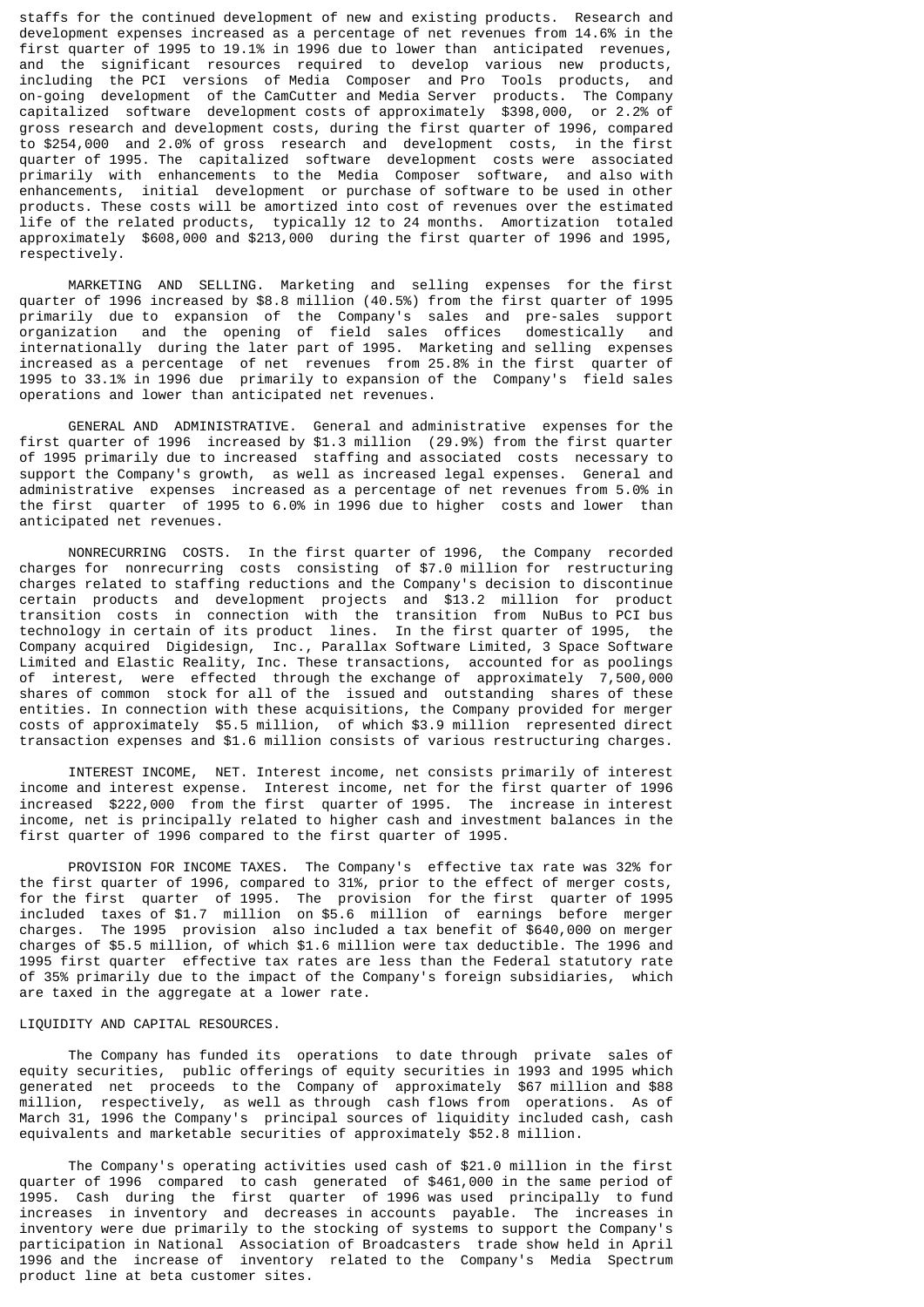The Company purchased \$7.5 million of property and equipment and other assets in the first quarter of 1996, compared to \$7.6 million in the same period of 1995. These purchases included primarily the purchase of equipment for customer support and research and development.

 During November 1994 and January 1995, the Company entered into equipment financing arrangements with a bank for borrowings of up to \$10 million, of which \$3.4 million was available at March 31, 1996. In June 1995, the Company entered into an unsecured revolving line of credit agreement with four banks. The agreement provides for up to \$50 million in revolving credit until June 30, 1996, when any unpaid balance becomes due. As of March 31, 1996, the Company was out of compliance with a financial covenant; the banks have waived default for the quarter ended March 31, 1996 and have amended the agreement to waive default for the quarter ending June 30, 1996. The Company had no borrowings outstanding under this facility as of March 31, 1996. The Company has begun negotiations to amend and extend the unsecured line of credit agreement beyond June 30, 1996. There can be no assurance that such an agreement will be reached or that the Company will not in the future be in default of financial covenants included in any new revolving credit agreement. If the Company were in default, it could be forced by the lending banks to repay all outstanding amounts. The Company believes existing cash and marketable securities, internally generated funds and available borrowings under its bank credit line will be sufficient to meet the Company's cash requirements, including capital expenditures, through the end of 1996. In the event that the Company requires additional working capital, or that the Company's net cash expenditures continue at levels experienced in recent quarters, the Company would need to seek additional sources of capital. While the Company believes that it would be able to obtain such financing, there is no assurance that it would be successful in doing so.

#### CERTAIN FACTORS THAT MAY AFFECT FUTURE RESULTS

 A number of uncertainties exist that could affect the Company's future operating results, including, without limitation, the following:

 The Company's gross margin has fluctuated, and may continue to fluctuate, based on factors such as the mix of products sold, the proportion of third-party hardware included in the systems sold by the Company, the distribution channels through which products are sold, the timing of new product introductions, the offering of product upgrade, price discount and other sales promotion programs, the costs of swapping or fixing products released to the market with errors or flaws, and sales of third-party computer hardware to its distributors. The Company's systems and software products typically have higher gross margins than storage devices and product upgrades. However, the Company expects that its all-digital broadcast newsroom systems are likely to have lower margins than the Company's other systems as a result of the higher proportion of third-party hardware, including servers and storage devices, incorporated in such systems. Gross profit varies from product to product depending primarily on the proportion of third-party hardware included in each product. The Company from time to time adds functionality and features to its systems. If such additions are accomplished through the use of more, or more costly, third-party hardware, and if the Company does not increase the price of such systems to offset these increased costs, the Company's gross margins may be adversely affected.

 The Company's operating expense levels are based, in part, on its expectations of future revenues. Therefore, if revenue levels fail to meet internal expectations, the Company's operating results are likely to be adversely affected and there can be no assurance that the Company will be able to maintain profitability.

 The Company has expanded its product line to address the digital media production needs of the television broadcast news market and the emerging market for multimedia production tools. The Company has limited experience in serving these markets, and there can be no assurance that the Company will be able to develop such products successfully, or that such products will achieve widespread customer acceptance. A significant portion of the Company's future growth will depend on customer acceptance in these and other new markets. Any failure of such products to achieve market acceptance, or incurring by the Company of additional costs and expenses to improve market acceptance of such products, could have a material adverse effect on the Company's business and results of operations.

 The Company expects to attempt to continue the installation of a small number of beta sites for advanced "all-digital newsrooms," which incorporate a variety of the Company's products, as well as computers purchased from Silicon Graphics, Inc. ("SGI") and storage devices purchased from other third-party vendors. Because some of the products and technology in these installations are new and untested in live broadcast environments, the Company has provided discounts to these beta customers. In addition, because some of the products and technology in these installations are new and untested in live broadcast environments, the Company has incurred greater than expected costs in completing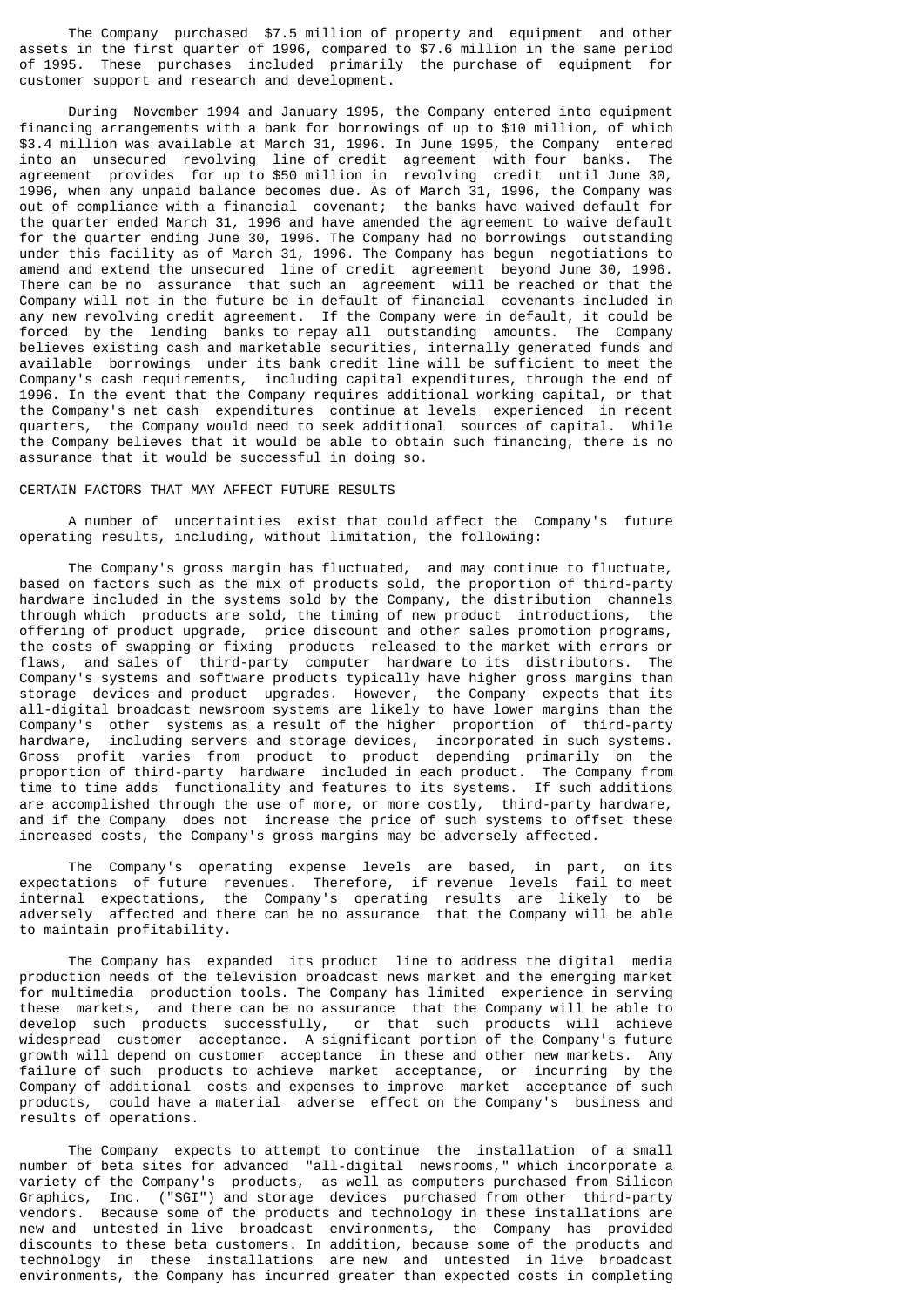these initial installations. As a result, the Company believes that the gross margins on the approximately \$8 million in revenues yet to be recognized from the sale of these initial all-digital newsrooms will be substantially lower than the Company's overall gross margin. Revenues and costs associated with these initial installations will be recognized upon acceptance of the systems by the customers. While there can be no assurance that any or all of the systems will be accepted, or that the Company will not incur further costs in completing the installations, the Company believes that the systems will be accepted in the second quarter of 1996. The Company's overall gross margin percentage is likely to be reduced in this quarter or any quarters in which the revenues and expenses associated with these initial installations are recognized.

 The Company's Media Composer and Pro Tools families of products currently operate only on Apple computers. Apple has adopted the PCI bus standard for data transfer for its computers. The Company believes certain of its prospects and customers have delayed purchases or have purchased PCI bus systems from competing vendors. The Company began shipping Media Composer products based on the PCI bus standard in March 1996 and currently expects to begin shipping Pro Tools products based on the PCI bus in the second quarter of 1996. To the extent that the Company is delayed in making this transition of the Pro Tools products, customers may continue to elect to delay purchases. Any delay or failure of the Company to modify these Pro Tools products to conform to the PCI bus standard, difficulty or delay by third-party developers in developing applications for use on PCI-bus based Pro Tools products, any failure of the Pro Tools or Media Composer PCI bus products to obtain market acceptance, the delay or deferral of customer purchase decisions, the cost of any upgrade programs to PCI bus that are implemented by the Company, or the inability of the Company to secure an adequate supply of Apple computers or PCI-compatible video processor boards to include in its systems could have a material adverse effect on the Company's business and results of operations.

 The Company has announced the introduction of several new products, including the Avid Media Fusion and Avid Media Spectrum systems, which have been designed to operate on computers from SGI, including systems based on SGI's Reality Engine 2 ("RE2") graphics subsystem technology. The Avid Media Fusion and Avid Media Spectrum systems are expected to be generally available for commercial sale during the second quarter of 1996. SGI has recently introduced new systems, based on its Infinite Reality ("IR") graphics subsystem technology, which are designed generally to replace RE2-based systems. Any delay in the completion or introduction of the Avid Media Fusion and Avid Media Spectrum systems, the failure of these products to achieve market acceptance, the delay or deferral of customer purchase decisions, the delay or failure of the Company to modify its products to operate on the IR code base, the cost of any upgrade programs from RE2-based systems to IR-based systems that may be implemented by the Company, or the inability of the Company to secure an adequate supply of RE2-based systems could have a material adverse effect on the Company's business and results of operations. The Avid Media Fusion system has also been designed to run on SGI's Indigo Impact workstations. Certain other digital media tools suppliers have recently publicly reported difficulty in procuring such computers. The inability of the Company to secure an adequate supply of Indigo Impact workstations or related components could have a material adverse effect on the Company's business and results of operations.

 The Company has from time to time developed new products, or upgraded existing products that incorporate advances in enabling technologies such as PCI bus. The Company believes that further advances will occur in bus architectures and other enabling technologies, such as microprocessors, computers, operating systems, storage devices and digital media formats. The Company may be required, based on market demand, to upgrade existing products or develop other products that incorporate these further advances. There can be no assurance that the Company will be successful in developing such products, or that they will gain market acceptance, if developed. Any failure to develop such products in a timely way or to gain market acceptance for them could have a material adverse effect on the Company's business and results of operations.

 The Company has experienced a period of rapid growth, which has placed a significant strain on its resources. The Company has in the past experienced personnel transitions among its senior managers and expects transitions from time to time in the future as the Company's organizational structure continues to evolve. In addition, many of the Company's key employees have not had experience in managing organizations of the Company's size or larger. To manage effectively any future growth, the Company will be required to continue to improve its operational and financial systems and to expand, train and manage its employee base. The loss of key employees, any delay or failure in attracting new employees or any failure by the Company to manage any future growth effectively could have a material adverse effect on the Company's business.

 The Company is dependent upon sole source suppliers for certain key components used in its products. Products purchased by the Company from sole source vendors include computers from Apple and SGI; a video processor board manufactured by Truevision; video compression chips manufactured by C-Cube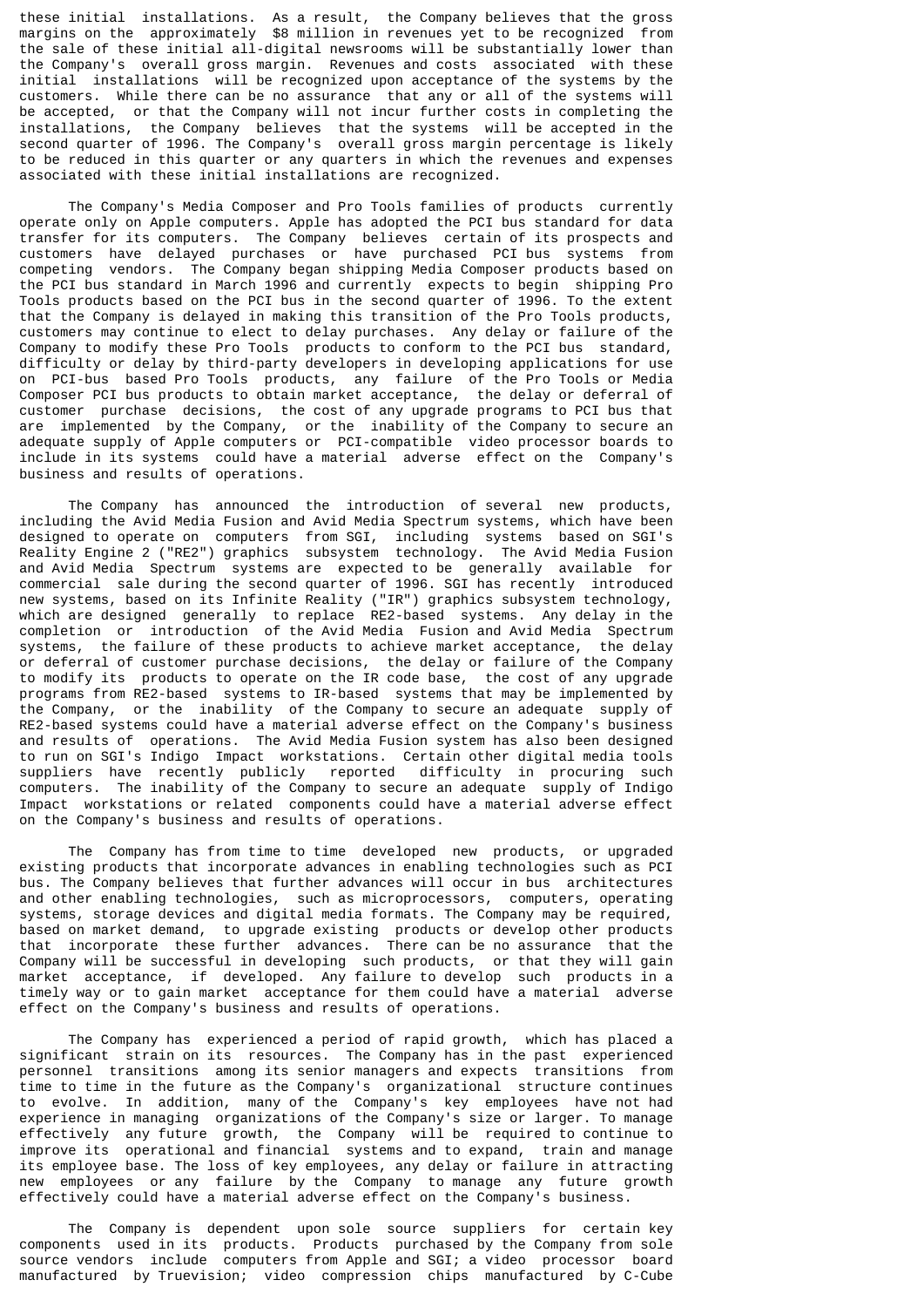Microsystems; a small computer systems interface ("SCSI") accelerator board from ATTO Technology; a 3D digital video effects board from Pinnacle Systems; certain storage devices from Ciprico, Inc. and an application specific integrated circuit ("ASIC") from AMI. The Company purchases these sole source components pursuant to purchase orders placed from time to time. The Company generally does not carry significant inventories of these sole source components and has no guaranteed supply arrangements. These purchasing arrangements can result in delays in obtaining products from time to time. No assurance can be given that sole source suppliers will devote the resources necessary to support the enhancement or continued availability of such components or that any such supplier will not encounter financial difficulties. While Avid has obtained certain manufacturing rights from Truevision, there can be no assurance that such manufacturing rights would enable the Company to obtain an alternative source of supply if Truevision were unable for any reason to satisfy the Company's requirements for video processor boards. While the Company believes that alternative sources of supply for its sole source components could be developed, its business and results of operations could be materially adversely affected if it were to encounter an interruption in its sources of supply.

 The markets for digital media editing and production systems are intensely competitive and subject to rapid change. The Company encounters competition in the film, video and audio production and post-production, television broadcast news and multimedia tools markets. Many current and potential competitors of the Company have substantially greater financial, technical and marketing resources than the Company. Competitors may be able to develop products comparable or superior to those of the Company or adapt more quickly than the Company to new technologies or evolving customer requirements. Accordingly, there can be no assurance that the Company will be able to compete effectively in its target markets or that future competition will not adversely affect its business and results of operations.

 The Company recently began converting its core information systems to a new system developed by Systems, Applications and Products ("SAP"). Any difficulties in this system conversion could delay the shipment of orders, the release of invoices or collection of receivables which may have an adverse effect on the Company's operations and cash flows.

 The Company is involved in various legal proceedings, and an adverse resolution of any such proceedings could have a material adverse effect on the Company's business and results of operations. See Note 8 to Condensed Consolidated Financial Statements (unaudited) and Part II, Item 1, "Legal Proceedings."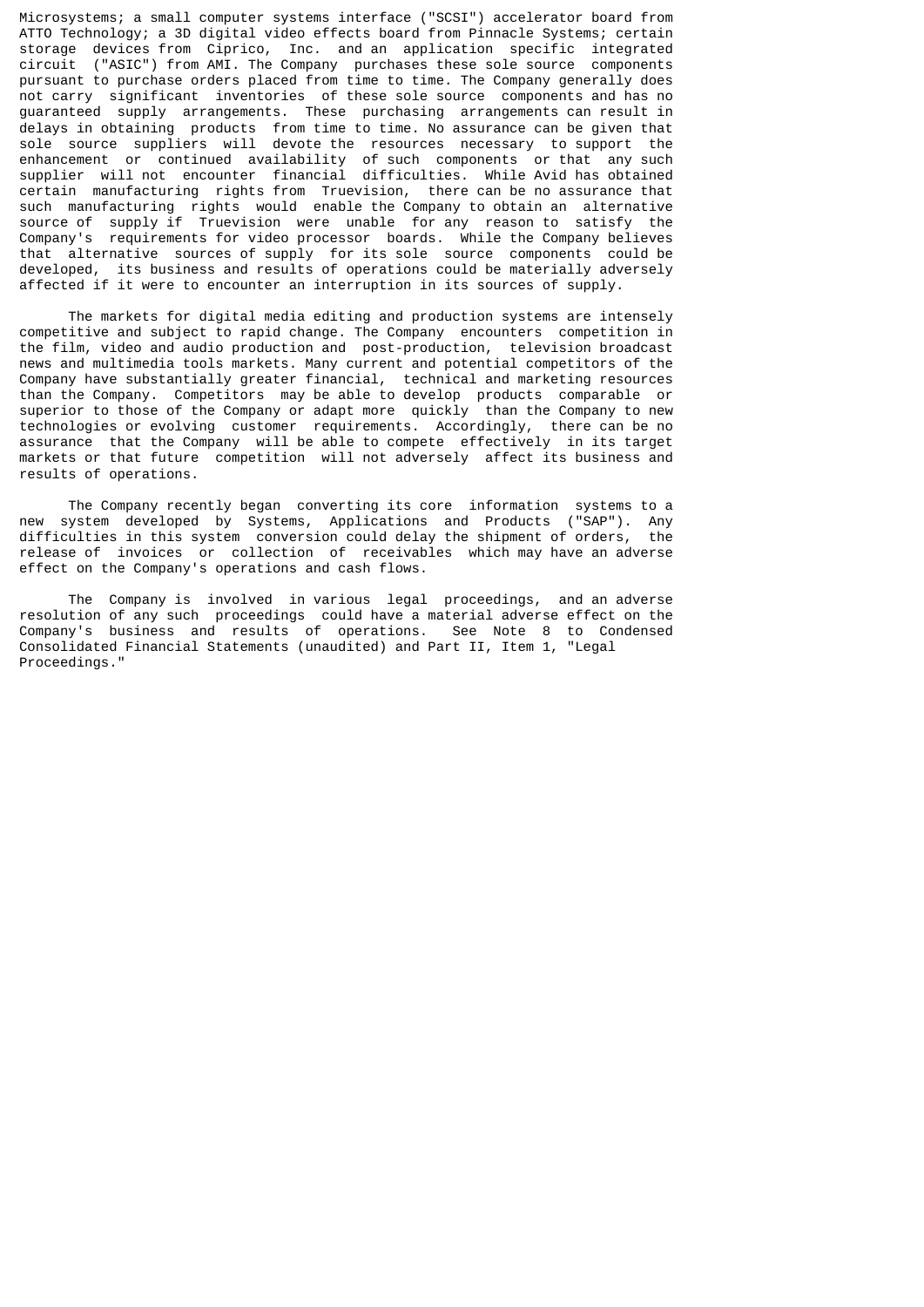#### PART II. OTHER INFORMATION<br>ITEM 1. LEGAL PROCEEDINGS LEGAL PROCEEDINGS

## DATA TRANSLATION, INC.

On April 23, 1996, the Company was named as defendant in a patent infringement suit filed in the United States District Court for the District of Massachusetts by Data Translation, Inc., of Marlboro, Massachusetts. The complaint alleges infringement by the Company of U.S. patent number 5,488,695 and seeks injunctive relief, treble damages and costs and attorneys' fees. The Company believes that it has meritorious defenses to the complaint and intends to defend it vigorously. However, an adverse resolution of this litigation could have an adverse effect on the Company's consolidated financial position or results of operations in the period in which the litigation is resolved.

#### OTHER

The Company has also received inquiries with regard to possible additional patent infringement claims. These inquiries have been referred to counsel and are in various stages of discussion. If any infringements are determined to exist, the Company may seek licenses or settlements. In addition, from time to time as a normal incidence of the nature of the Company's business, various claims, charges and litigation are asserted or commenced against the Company arising from or related to contractual relations or product performance. Management does not believe these claims would have a material adverse effect on the financial position or results of operations of the Company.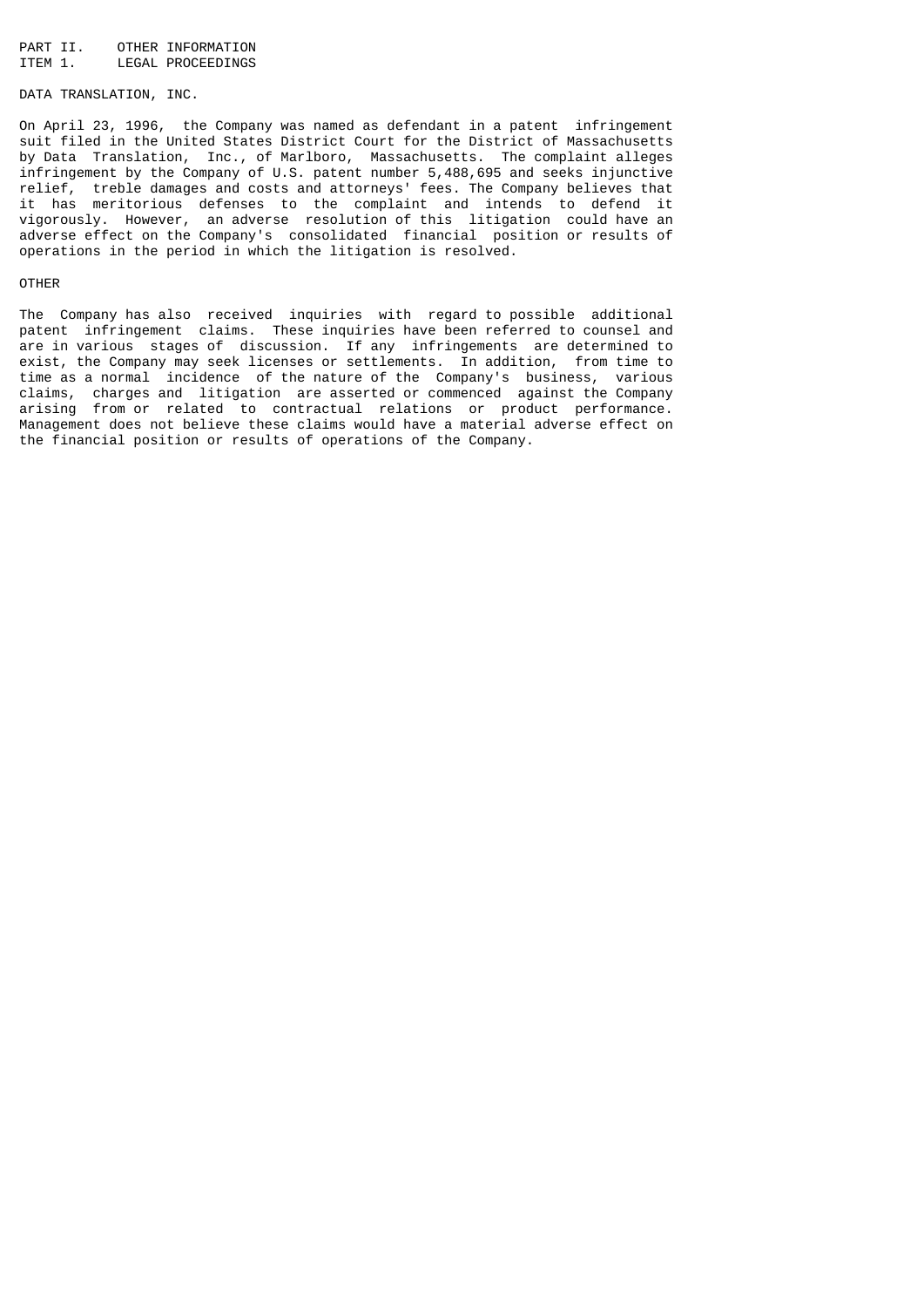## ITEM 6. EXHIBITS AND REPORTS ON FORM 8-K.

(a) Exhibits.

Exhibit 27 - Financial Data Schedule

 (b) Reports on Form 8-K. For the fiscal quarter ended March 31, 1996, the Company filed Current Reports on Form 8-K on January 16 and March 8, 1996.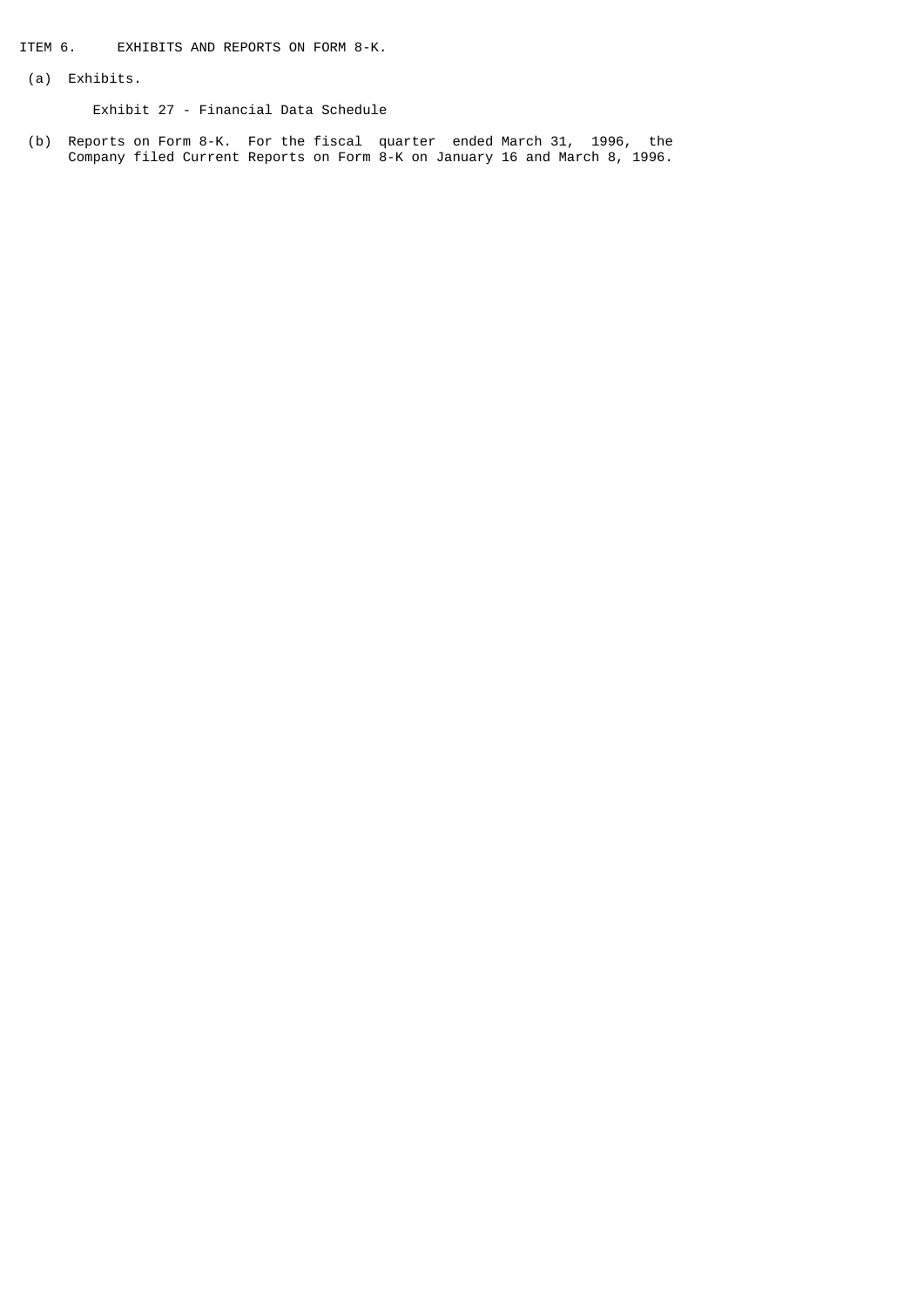Pursuant to the requirements of the Securities Exchange Act of 1934, the registrant has duly caused this report to be signed on its behalf by the undersigned thereunto duly authorized.

Avid Technology, Inc.

Date: May 14, 1996 By: /S/ JONATHAN H. COOK --------------------- Jonathan H. Cook, Vice President, Finance and Administration Chief Financial Officer (Principal Financial and Accounting Officer)